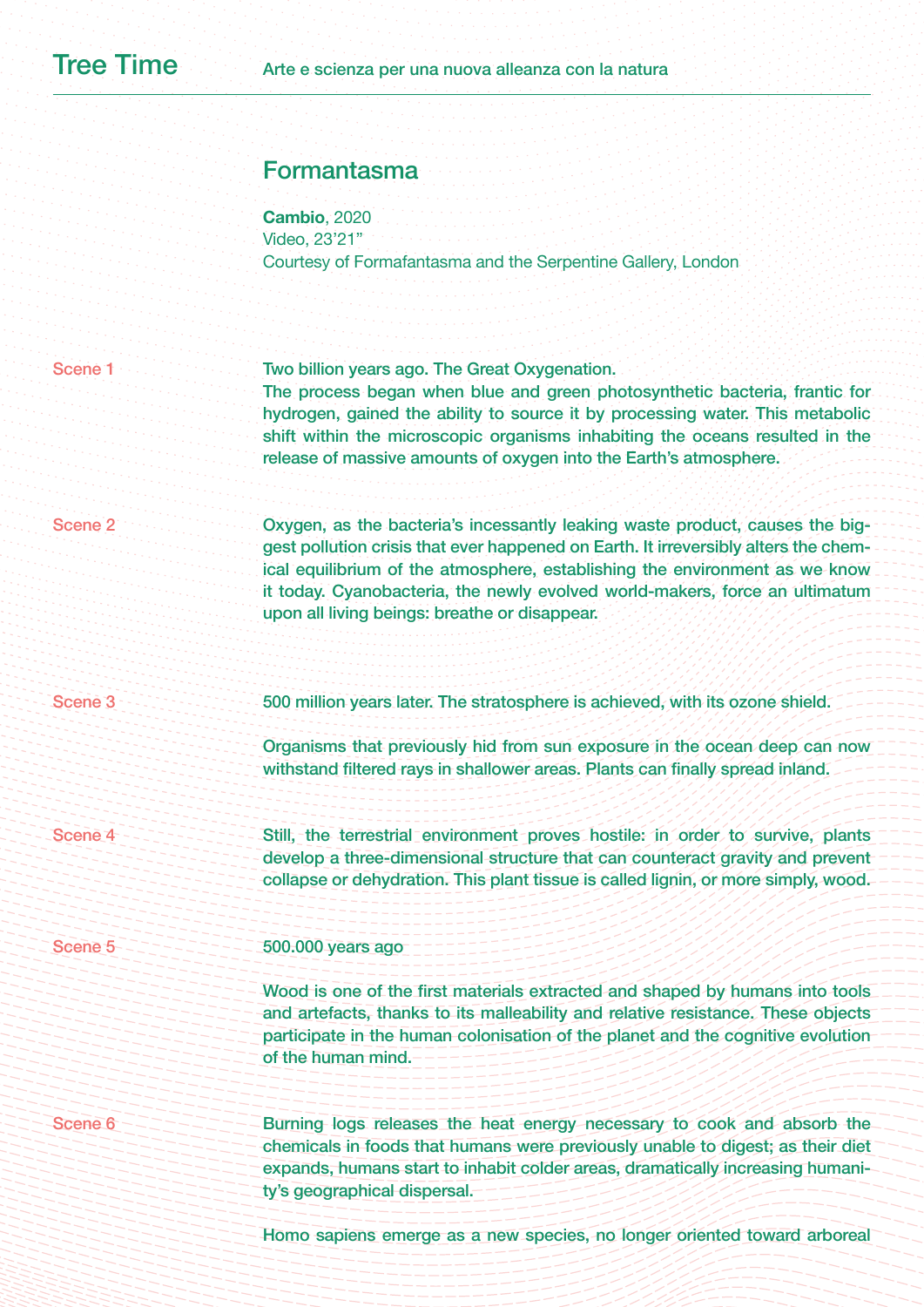life. For them, trees are not environmental features to climb in search of rest and protection; instead, they become objects to cut down for construction and fire.

# Scene 7

10,000 years ago. The Agricultural Revolution.

The shift from hunter-gatherers into static farmers definitively transforms the already complex relationship that humans have with the forest. The introduction of agriculture enables exponential population growth in humans, far outpacing the rate of forest regeneration around the world. As land is appropriated to cultivate crops, societies formalise their territorial management through disciplines like geometry and law, regimenting spatial and social behaviour through the regulation of terrain.

### Scene 8

Animism and some forms of polytheism adopt a fragmented worldview made up of a multitude of bioregional politics. Both living beings and inanimate objects embody spiritual entities that act alongside humans in the making of the world. The hierarchical and anthropocentric vision of monotheism, meanwhile, is more compatible with centralised government and territorial dominance.

Scene 9

4th century Emperor Theodosius I delivers a decisive blow to the magical rituals that revolve around trees and forests by felling them all. In doing so, he aims to elevate the cult of Christianity to the official religion of the Roman Empire and to strip the forest of its mythology.

Scene 10

Rooted in dualism, Christianity envisions a strict separation between nature, humankind and the divine. Distinguishing the immaterial soul from its material carrier, Catholicism asserts the binary of subject and object, dominator and dominated. Trees are merely the soulless carriers of their own wooden materiality, their biology reduced to utility for humans in their tendency towards planetary domination.

# Scene 11

# 1240. *De Proprietatibus Rerum*

Among the 19 books of Bartholomeus Anglicus's thirteenth-century compendium, one volume—*De herbis et arboribus*—contains the first known botanical woodcuts. *De Proprietatibus Rerum* Franciscan monk's proto-encyclopaedia conceptualise the scientific categorisation of biological matter according to Biblical exegesis.

The belief in a divine, designed earth, likening nature to a book revealing the magnificence of God, aligns with the need to study trees and discover new and efficient methods to exhaust their practical utility, through techniques such as land clearing, drainage, domestication and fertilisation.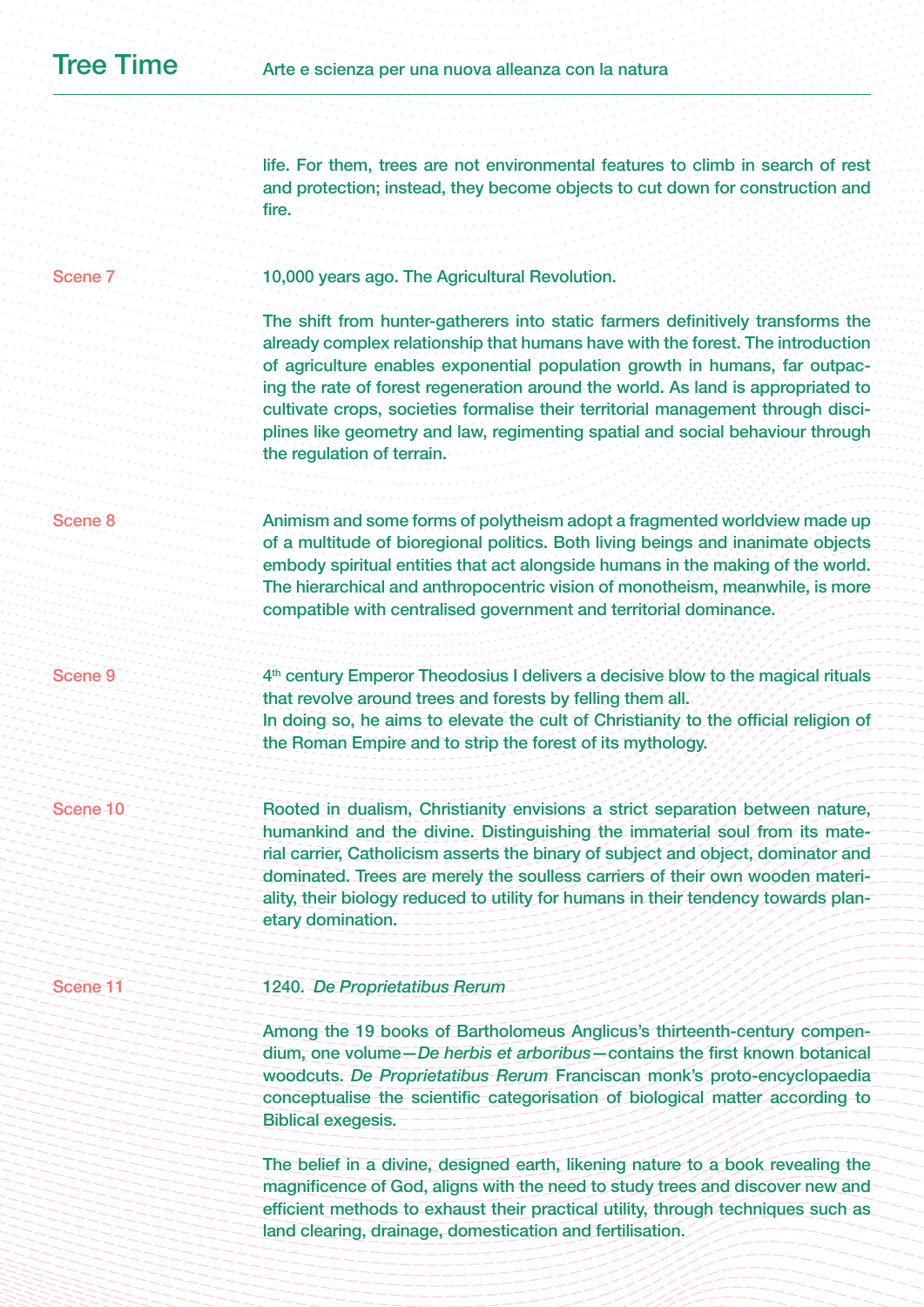| Scene 16            | 1829. Nathaniel Bagshaw Ward invents the Wardian Case                                                                                                                                                                                                                                                                                                                                                                                                                                                                                        |
|---------------------|----------------------------------------------------------------------------------------------------------------------------------------------------------------------------------------------------------------------------------------------------------------------------------------------------------------------------------------------------------------------------------------------------------------------------------------------------------------------------------------------------------------------------------------------|
|                     | The publication demonstrates the shift in European thoughts away from Biblical<br>cosmogony and towards the study of natural phenomena as the basis to theo-<br>rise the origin of life on Earth. In the place of Biblical interpretations, however,<br>he advocates for a utilitarian notion of progress, denying the inherent value of<br>conservation. With a moral affinity for productivity, Buffon even advocates the<br>cutting of forests in Northern Europe to increase ground heat, and calls Nature<br>the mistress of noble man. |
| Scene 15            | By the end of the eighteenth century, the French naturalist-cosmologist Georg-<br>es-Louis Leclerc-otherwise known as the Comte de Buffon-completes his<br>In his Histoire Naturelle, générale et particulière.                                                                                                                                                                                                                                                                                                                              |
|                     | Several decades later in Germany, Hans Carl von Carlowitz coins a term now<br>very familiar: 'nachhaltig', 'sustainable'. In his 1713 book Sylvicultura oeconom-<br>ica, and in his capacity as head of the German Royal Mining Office, Carlowitz<br>envisions a future with 'such conservation and growing of timber that there will<br>be a continual, steady and sustained usage.' His eloquent arguments, however,<br>attract opposition from subsequent generations of scientists.                                                      |
|                     | 1664. John Evelyn published Sylva: Or a Discourse of Forest Trees and the<br>Propagation of Timber in His Majesty's Dominions.<br>The text is an analysis of forest management commissioned by the British<br>Royal Navy. Evelyn addresses the catastrophic state of the forest resources of<br>the kingdom and advises tree planting not only as a national duty to counteract<br>over-exploitation, but also to preserve the interests of future generations.                                                                              |
| Scene               | Despite the new abundance of imported resources, deforestation continued to<br>rise in Europe, posing a particular threat to national navies in an era of compet-<br>itive imperialism.                                                                                                                                                                                                                                                                                                                                                      |
|                     | The study of botany makes unprecedented advances in terms of arboreal clas-<br>sification, exploitation, transplantation, and regeneration. Colonisation marks<br>the starting point for a system of exchange and appropriation that goes on to<br>become global capitalism as we know it today: the division of the world into<br>coloniser and colonised, the former invested with the moral authority and<br>technological means to extract resources—and with the social prerogative to<br>exploit labour of the latter.                 |
| Scene <sub>12</sub> | 1492. Christopher Columbus's journey to the American continents.                                                                                                                                                                                                                                                                                                                                                                                                                                                                             |
|                     |                                                                                                                                                                                                                                                                                                                                                                                                                                                                                                                                              |

The steady intensification of colonial exploitation, industrialisation, and knowledge sharing leads scientific development into the liminal zone between pure theory and applied intervention. The Wardian case is a paradigmatic exam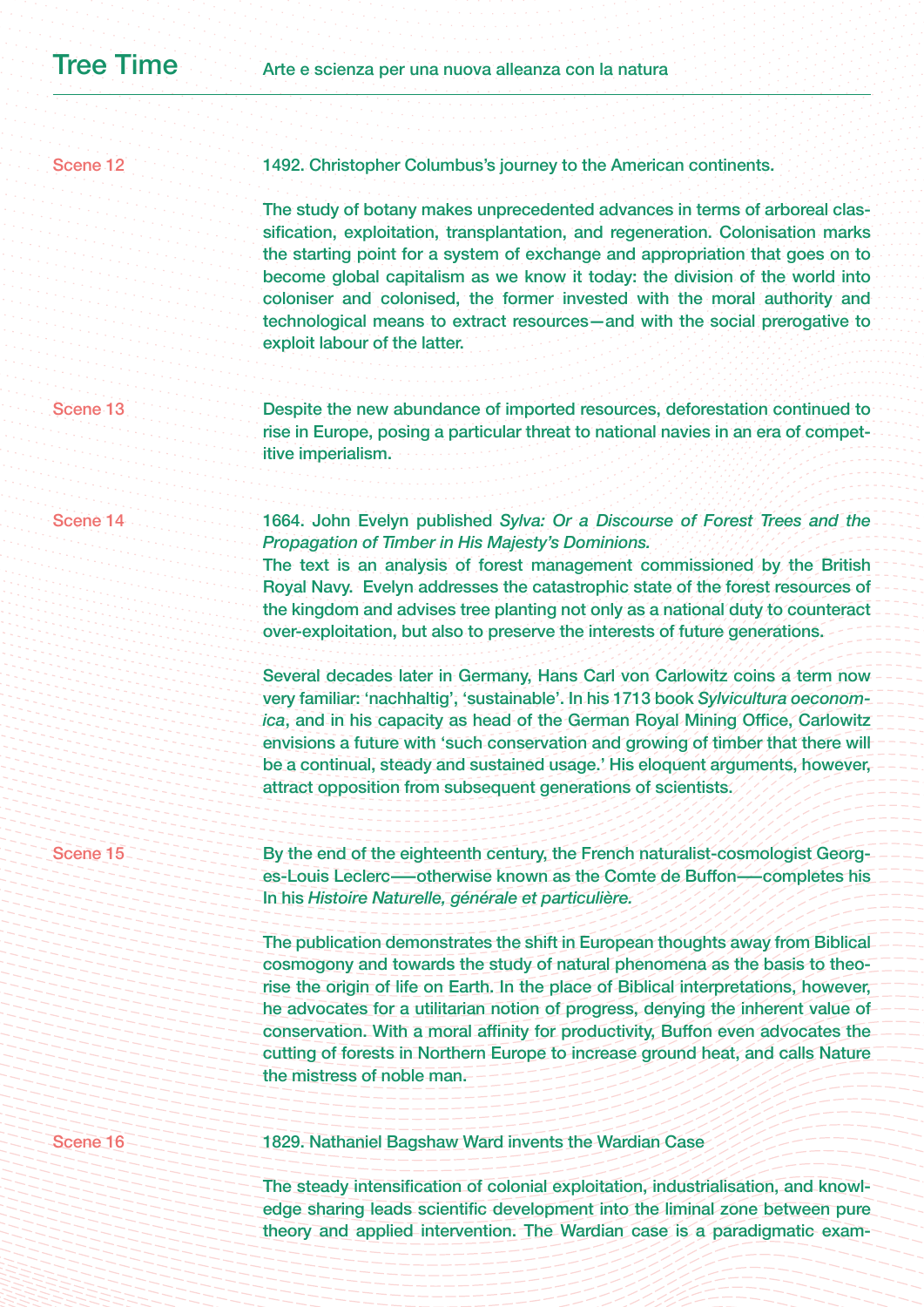ple—a wood-and-glass box employing the terrarium principle to circulate moisture from day to night and admitting sunlight while in transit. The Wardian case, famously used to transport banana plants, prove vital for the development of international trade, making it possible to transplant commercially significant specimens from their native habitats to cultivation in new countries for new markets"

1847. The Economic Botany Collection is initiated by Sir William Hooker, director of the Kew Royal Botanic Gardens.

Motivated by the growing interest in unfamiliar flora with commercial value, Hooker amasses a variety of timber specimens, plant derivatives, and manufactured indigenous articles to illustrate the transformation of materials into objects of use. According to Hooker, 'the purpose of the museum is to inform not only the scientific botanist but also the merchant, the manufacturer, the carpenter and the cabinetmaker, about the variety and qualities available in the British colonies'. Not surprisingly, the first acquisition by the Kew is a selection of wood samples displayed for the commercial market and debuted at the Great Exhibition of 1851.

## Scene 18

Scene 17

The Great Exhibition of the Works of Industry of All Nations is inaugurated by Queen Victoria, Prince Albert and Henry Cole to celebrate the achievements of industrial production. The event is housed in the Crystal Palace, designed by Joseph Paxton as an immense glass structure, a groundbreaking feat of engineering reflecting a modern architectural ideology of terraforming. As a horticulturist himself, Paxton is occupied by the creation of artificial environments to shelter the exotic plants imported by European traders and scientists from colonised territories. But the Great Exhibition centres on the human subject, reducing plants to decoration and trees to material samples. Fears about increased pollution is submerged beneath the euphoria of mechanised future prosperity. In his article What is to be done with the Crystal Palace?, Paxton proposes to engineer the conditions for human survival under glass and steel.

# Scene 19

In mechanical production, the logic of efficiency alters and compartmentalises resources, tasks and responsibilities. Before the Industrial Revolution, however, the subdivision of land under the peasant economy allowed different initiatives to coexist in forest spaces. According to environmental historian Mauro Agnoletti, the Roman word "silva" was used for both wood and pasture. Trees and animals cohabited in farmland. In the attempt to maximize productivity, forests are now exclusively dedicated to wood production while all other rural spaces are cleared to cultivate grain feed for animal livestock.

Over time, beef consumption will become by far the leading cause of deforestation, responsible for up to 70% of logging in the Amazon rainforest.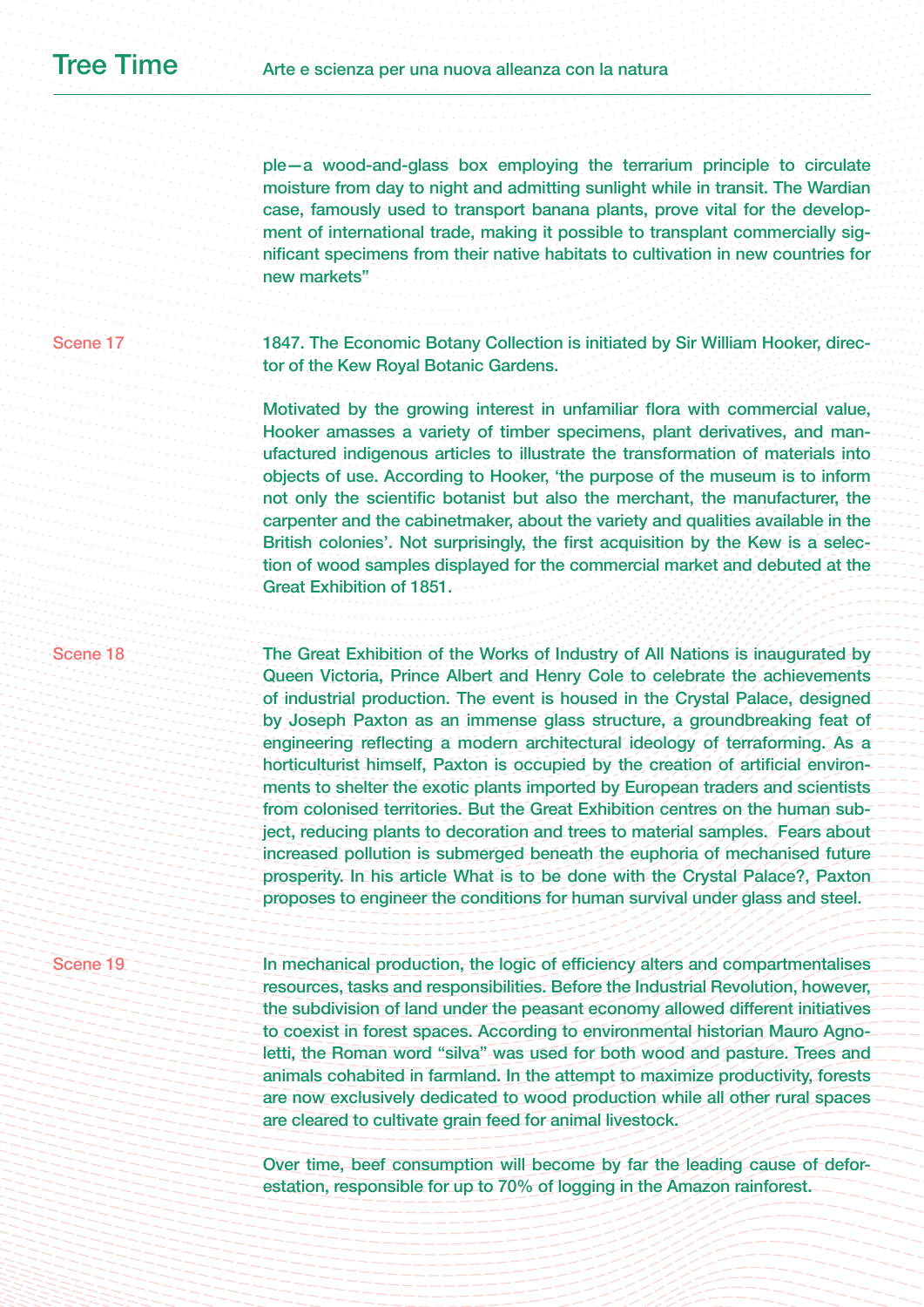1864. The American naturalist George Perkins Marsh publishes *Man and Nature.* 

Originally titled *Man the Disturber of Nature's Harmonies*, the book is inspired by Alexander von Humboldt's conception of the world as a web of life that connects the smallest organism to the highest mountain, in firm opposition to Buffon's anthropocentric view. The text is a compendium of Marsh's observations of the consequences of deforestation.

Presenting human exceptionalism in negative terms, Marsh is the first to claim that without extensive and urgent afforestation, Earth may be 'rendered no longer fit for the habitation of man'. By virtue of its eloquent arguments, *Man and Nature* is the first work of natural history to influence American politics and paves the ground for the Forest Reserve Act of 1891. Despite the enduring success of Marsh's theories, the time is not yet ripe for public opinion to engage with the complex question of forest and resource management.

Late 19th century. Despite growing concerns about pollution and depletion of arboreal resources in Europe, deforestation accelerates.

The process of industrialisation engages trees not only as timber but also as fuel. When the scarcity of wood becomes critical, a convenient and extremely effective alternative emerges in the extraction of subterranean coal, the relic of plant photosynthesis from more than 300 million years ago.

Scene 22

Scene 21

1880. British inventor Joseph Swan patents a new, more durable filament for incandescent lightbulbs.

Electricity is entering the lives of people, and together with coal, it is altering not only urban environments but also forest landscapes. In coppiced woods, trees are repeatedly cut down near to ground level to allow the constant new growth. These are now extirpated in favour of conifer forest monocultures which are suitable to supply the poles that carry electric cables along the streets of urban centres and the wooden packaging that carries mercantile goods across land and sea.

# Scene 23

1912. Arthur Clarence Pillsbury uses time-lapse photography to record the movement of flowers in Yosemite National Park.

Pillsbury shows his first film during a conference with the National Parks superintendents, who are moved to unanimous agreement on field preservation by the striking sequences of flowers blooming. Trees and plants are finally met with a visual language that recognises their complexity and agency. Time and time again, new technological developments prove fundamental to fight deforestation, even if they are conceived to serve dominant economic or political interests.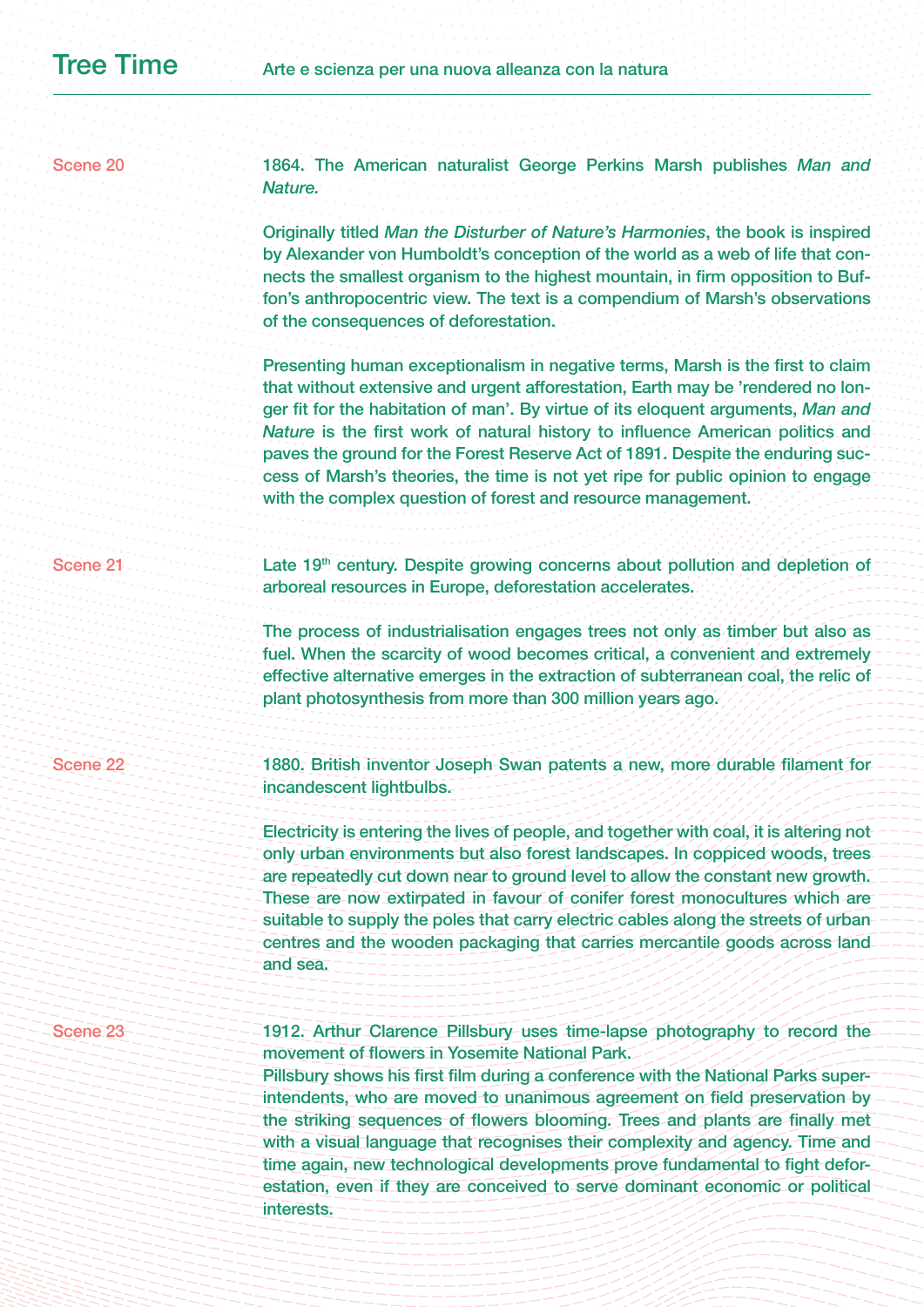# Scene 24

1971. To overcome the lack of geographic and biological information of the Amazon territory, NASA-trained Brazilian cartographers create Radar Amazonia, or RADAM, using Earth-sensing technology developed for the Vietnam War.

The newly visible Amazon can now be fully shaped to the will of Brazil's military government, from mineral extraction to intensive cattle farming and mono-crop agriculture. This same cartographic documentation, ironically, will later become a tool to precisely assess the extent of deforestation and the loss of biodiversity. The destruction of forests may seem unstoppable, but it is increasingly being met by globally emerging initiatives for better interaction with the environment.

#### Scene 25

1972. Legal scholar Christopher D. Stone publishes a provocative text entitled, 'Should Trees Have Standing?' The canonical book recalls a question that Stone posed to students in a property law seminar, which would become one of the most radical ideas in environmental law for the next 35 years. Stone asks: 'What would it entail to accord legal rights to natural elements? Yes, rivers, lakes, trees animals…rocks…how would such a posture in law affect a community's view of itself?'

From this point onwards, dozens of lawsuits are filed on behalf of non-human as well as non-living elements. The 'unthinkable', as Stone defines the expansion of legal personhood to natural elements, is an additional tool supporting the survival of endangered ecosystems.

## Scene 26

1990. A group of indigenous people from the Bolivian lowlands of Santa Cruz and Beni gather in protest against state practices that have excluded them from their territories.

The March for Territory and Dignity, as it will later be known, protests not only land ownership and jurisdiction, but most of all the denied legal recognition of the complex entanglements uniting indigenous communities and the animals, plants, rivers, rocks, lakes in their lands. Some of their demands are made into constitutional law, making Bolivia a world leader in tropical forest preservation and sustainability certification. Later, Ecuador revises its constitution to recognise the rights of nature and to appoint a universal court to defend Nature's rights.

# Scene 27

# **Today**

Since the early 1960s, global timber consumption has increased by 70% according to Peter Dauvergne and Jane Lister. In their book Timber, they visualise this quantity as a boardwalk 40 metres wide and 1 metre high encircling the Earth at its equator.

Consumption patterns are extremely unequal: The global North uses more than